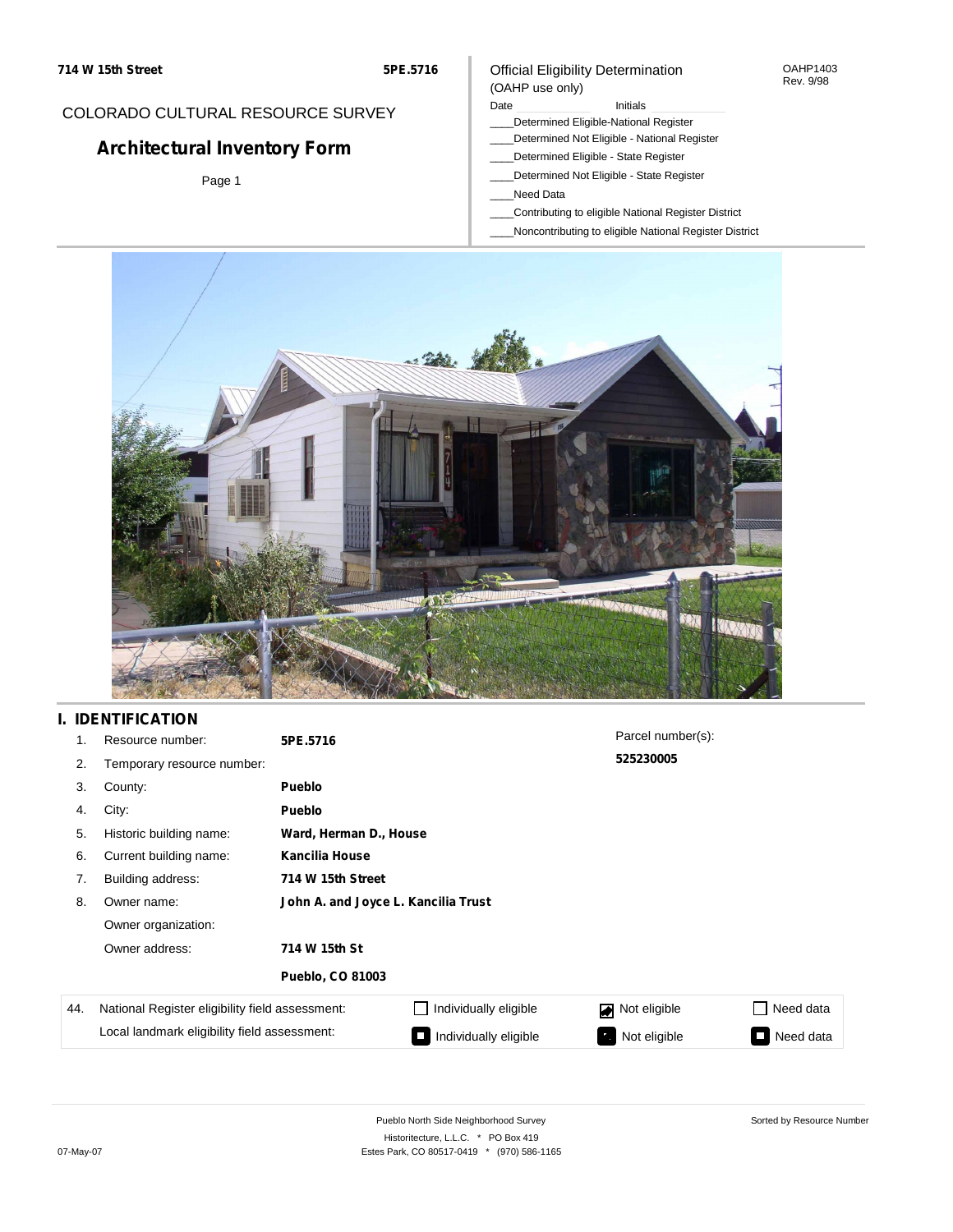Sorted by Resource Number

## **Architectural Inventory Form**

Page 2

## **II. GEOGRAPHIC INFORMATION**

| 9.  | P.M.                    |                                      | 6th             |  |              | Township:               |  |       | <b>20S</b> |    |           |           | Range:            | 65W |         |
|-----|-------------------------|--------------------------------------|-----------------|--|--------------|-------------------------|--|-------|------------|----|-----------|-----------|-------------------|-----|---------|
|     |                         | SE.                                  | 1/4             |  | of <b>SE</b> | 1/4                     |  | of SE | 1/4        | of | <b>NW</b> | 1/4       | of Section        |     | 25      |
|     | 10. UTM reference zone: |                                      |                 |  |              | 13                      |  |       |            |    |           |           |                   |     |         |
|     | Easting:                |                                      |                 |  |              | 533536                  |  |       |            |    |           | Northing: |                   |     | 4236813 |
| 11. |                         |                                      | USGS quad name: |  |              | <b>Northeast Pueblo</b> |  |       |            |    |           | Scale:    |                   |     | 7.5     |
|     | Year:                   | 1961 (Photorevised 1970 and<br>1974) |                 |  |              |                         |  |       |            |    |           |           |                   |     |         |
| 12. | $Lot(s)$ :              |                                      |                 |  |              | Lot 3: Block 4          |  |       |            |    |           |           |                   |     |         |
|     | Addition:               |                                      |                 |  |              | <b>Craig's Addition</b> |  |       |            |    |           |           | Year of addition: |     | 1871    |

13. Boundary description and justification:

The boundary, as described above, contains but does not exceed the land historically associated with this property.

Metes and bounds exist:

П

## **III. ARCHITECTURAL DESCRIPTION**

| 14. | Building plan (footprint, shape):<br>Other building plan descriptions: | <b>L-Shaped Plan</b>                            |                       |
|-----|------------------------------------------------------------------------|-------------------------------------------------|-----------------------|
| 15. | Dimensions in feet (length x width):                                   | 919 square feet                                 |                       |
| 16. | Number of stories:                                                     | 1                                               |                       |
| 17. | Primary external wall material(s):                                     | <b>Metal/Aluminum Siding</b><br>Stone/Sandstone | Other wall materials: |
| 18. | Roof configuration:                                                    | <b>Gabled Roof/Cross Gabled Roof</b>            |                       |
|     | Other roof configurations:                                             |                                                 |                       |
| 19. | Primary external roof material:                                        | <b>Metal Roof</b>                               |                       |
|     | Other roof materials:                                                  |                                                 |                       |
| 20. | Special features:                                                      | Fence                                           |                       |
|     |                                                                        | Porch                                           |                       |

#### 21. General architectural description:

Oriented to the north, this house rests on a concrete foundation, with single-light hopper basement windows. Broad, white, horizontal aluminum siding clads the exterior walls. It is brown in the gables. A stone veneer covers the front-gabled portion of the asymmetrical façade and covers the area beneath the porch floor. Windows are generally 2 (horizontal)-over-2 (horizontal), double-hung sash, with brown-painted wood frames. A fixed-frame window pierces the east side of the west elevation. A tripartite picture window dominates the front-gabled portion of the facade. It features single-light casements flanking a central, fixed-frame. It has a brown, aluminum frame. Single-hung sash windows with the same frames line the west elevation. A 1beside-1-light, sliding-sash window, with an aluminum frame, opens near the center of the south elevation. A shed-roofed porch is situated within the inside (northeast-facing) corner of the house. It has a concrete floor and wrought-iron railings and supports. Two concrete steps approach the porch on the west end of its north elevation. They correspond to the principal doorway, which hosts a 3-light, wood slab door, opening behind an aluminum-frame storm door. A 2-light wood slab door, opening behind a white, aluminum-frame storm door, opens in the east end of the rear (south) elevation. It provides access to an uncovered wood deck. White metal covers the cross-gabled roof. White aluminum fascia and soffit box the eaves.

22. Architectural style:

**No Style**

Other architectural styles: Building type:

**Ranch Type**

Pueblo North Side Neighborhood Survey Historitecture, L.L.C. \* PO Box 419 07-May-07 **Estes Park, CO 80517-0419** \* (970) 586-1165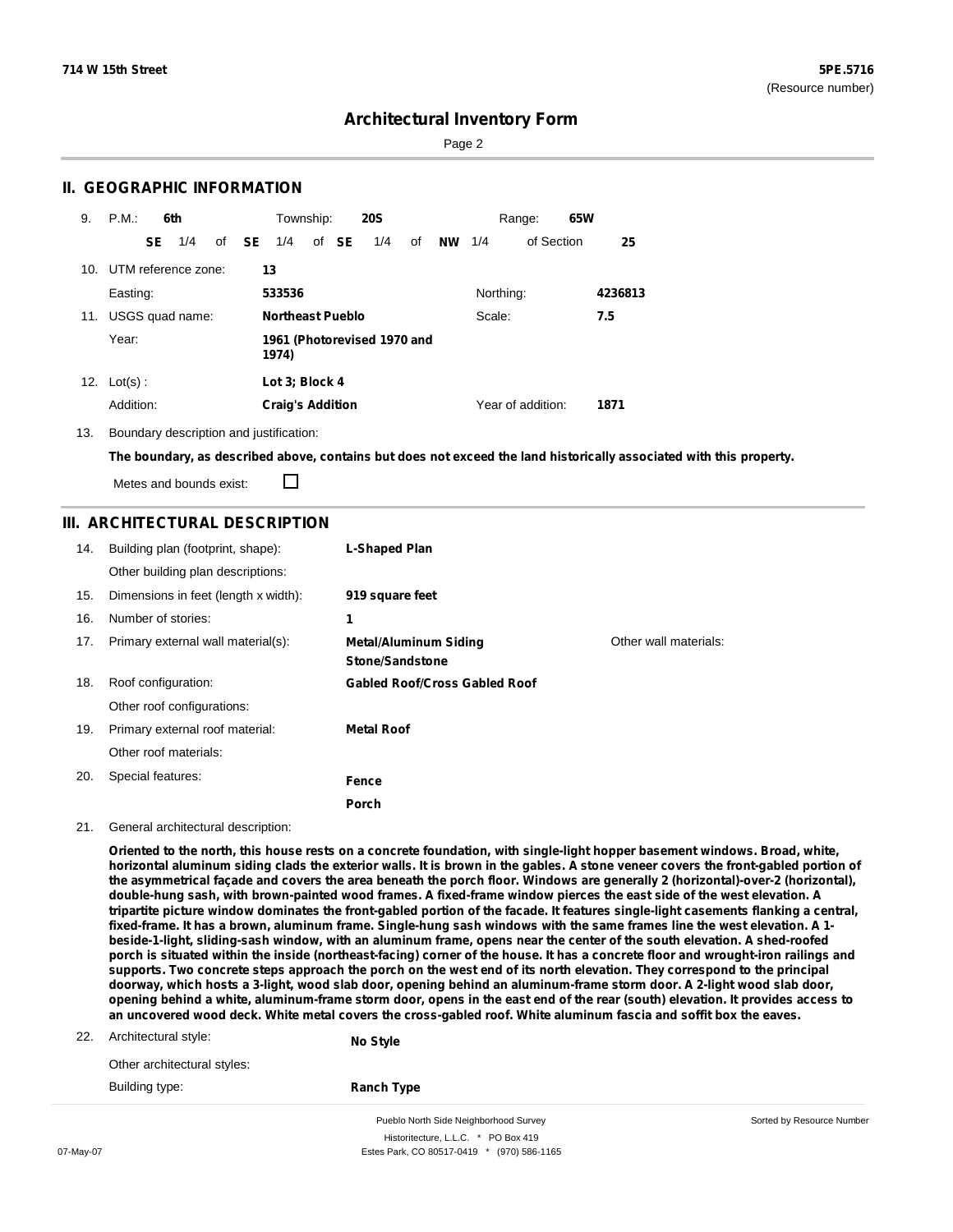Page 3

#### 23. Landscape or special setting features:

This property is located on terrain sloping downward from north to south, with an elevation of around 4,700 feet above mean sea level. The neighborhood features modest, one- and two-story houses. Setbacks from West 15th Street are generally the same on this block. This property is situated on the south side of West 15th Street, between 710 West 15th Street to the east and 740 West 15th Street to the west. Gravel covers the strip separating the sidewalk from the street. A planted-grass yard, with mature landscaping, surrounds the house. Shading the front yard is a large catalpa tree. A chain-link fence encircles the back **yard.**

- 24. Associated buildings, features or objects:
	- 1 : Type: **Garage**

Describe: A large garage is parallel to the eastern property line. Oriented to the west, the building rests **on a concrete slab. Broad, white-painted aluminum siding clads the exterior walls, except for the gables, where it is painted brown. A window and doorway open in the north elevation. Dominating the front (west) elevation is a pair of garage doors. The north door is a single-car, steel, overhead-retractable garage door, painted white with horizontal brown stripes. The southern doorway hosts a 2-car, 40-panel, steel, overhead-retractable garage door, painted white with brown-bordered panels. White sheet metal covers the side-gabled roof.**

### **IV. ARCHITECTURAL HISTORY**

| 25. | Date of Construction:  | Estimate:      | 1960                             | Actual:                                                                                       |
|-----|------------------------|----------------|----------------------------------|-----------------------------------------------------------------------------------------------|
|     | Source of Information: |                | Co, consulted 1886 through 2003. | Pueblo City Directory. Pueblo, Co.; Salt Lake City; Kansas City, Mo.; and others: R.L. Polk & |
| 26. | Architect:             | unknown        |                                  |                                                                                               |
|     | Source of information: |                |                                  |                                                                                               |
| 27. | Builder:               | unknown        |                                  |                                                                                               |
|     | Source of information: |                |                                  |                                                                                               |
| 28. | Original Owner:        | Herman D. Ward |                                  |                                                                                               |
|     | Source of information: |                | Co. consulted 1886 through 2003. | Pueblo City Directory. Pueblo, Co.; Salt Lake City; Kansas City, Mo.; and others: R.L. Polk & |

29. Construction history:

According to Pueblo County Tax Assessor records, this building was constructed in 1910. However it does not appear on any Sanborn maps through 1952 and a city directory listing for this address does not exist until 1960. An analysis of the style and materials corroborates a circa 1960 date of construction. Since that time some windows and the original wall cladding have **been altered.**

| 30. | Location: original   |                            | Date of move(s):       |  |  |  |
|-----|----------------------|----------------------------|------------------------|--|--|--|
|     |                      | V. HISTORICAL ASSOCIATIONS |                        |  |  |  |
| 31. | Original use(s):     |                            | <b>Single Dwelling</b> |  |  |  |
| 32. | Intermediate use(s): |                            | <b>Single Dwelling</b> |  |  |  |

- **Residence** Site type(s): 34. 33. Current use(s): **Single Dwelling**
- 35. Historical background:

The first owner and resident of this house, constructed around 1960, was Herman D. Ward. John A. Kancilia purchased this property around 1971. By 1993, Joyce Lucille Kancilia joined John in the ownership of this house and lot. They transferred **ownership to the John A. and Joyce L. Kancilia Trust, the current owner, in 1998.**

Sources of information: 36.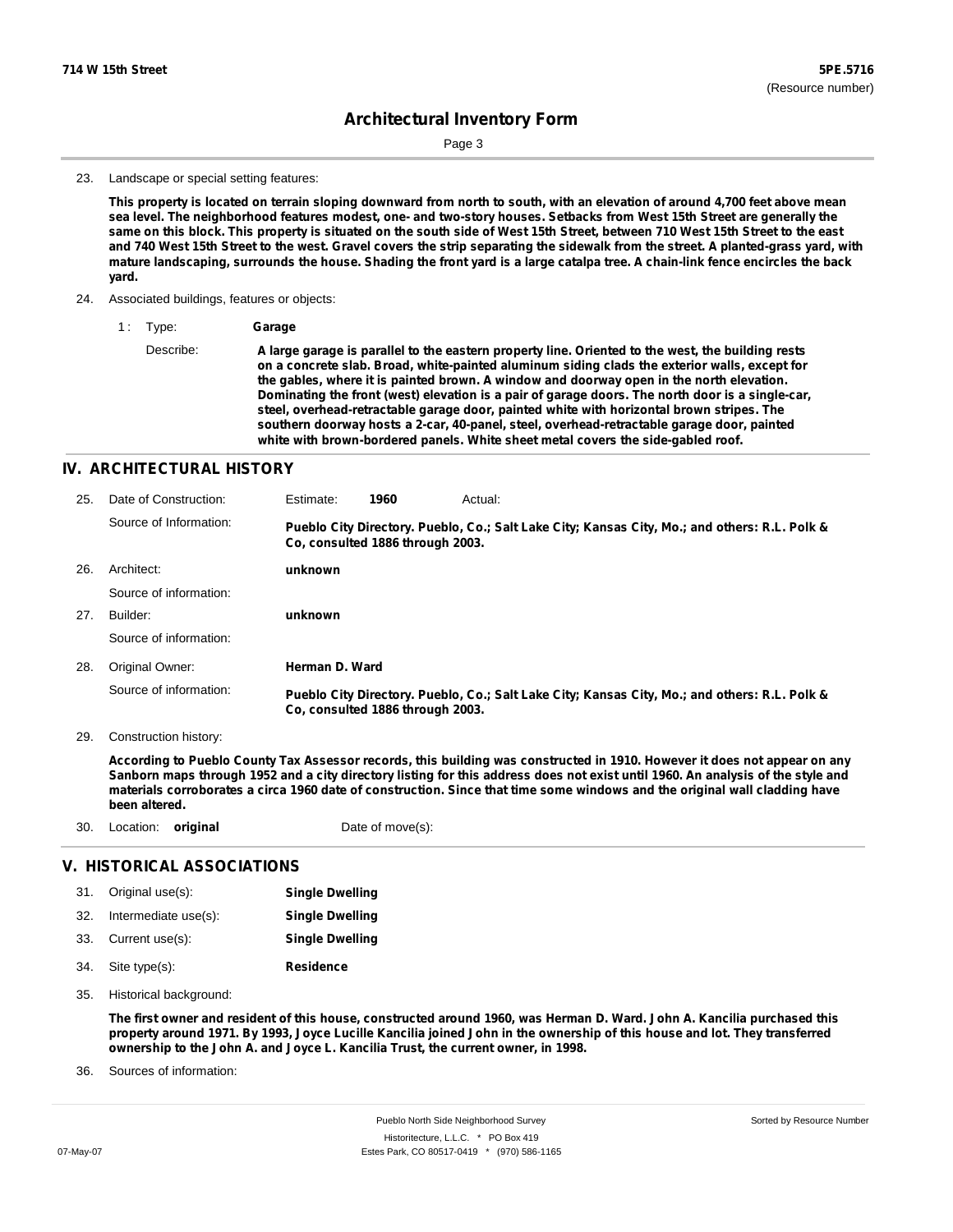Page 4

**Pueblo County Office of Tax Assessor. Property information card [internet].**

**Pueblo City Directory. Pueblo, Co.; Salt Lake City; Kansas City, Mo.; and others: R.L. Polk & Co, consulted 1886 through 2003.**

**Sanborn Fire Insurance Maps (for Pueblo, Colorado). New York: Sanborn Map and Publishing Co., 1883, 1886, 1889, 1893, 1904-05, 1904-51, and 1904-52.**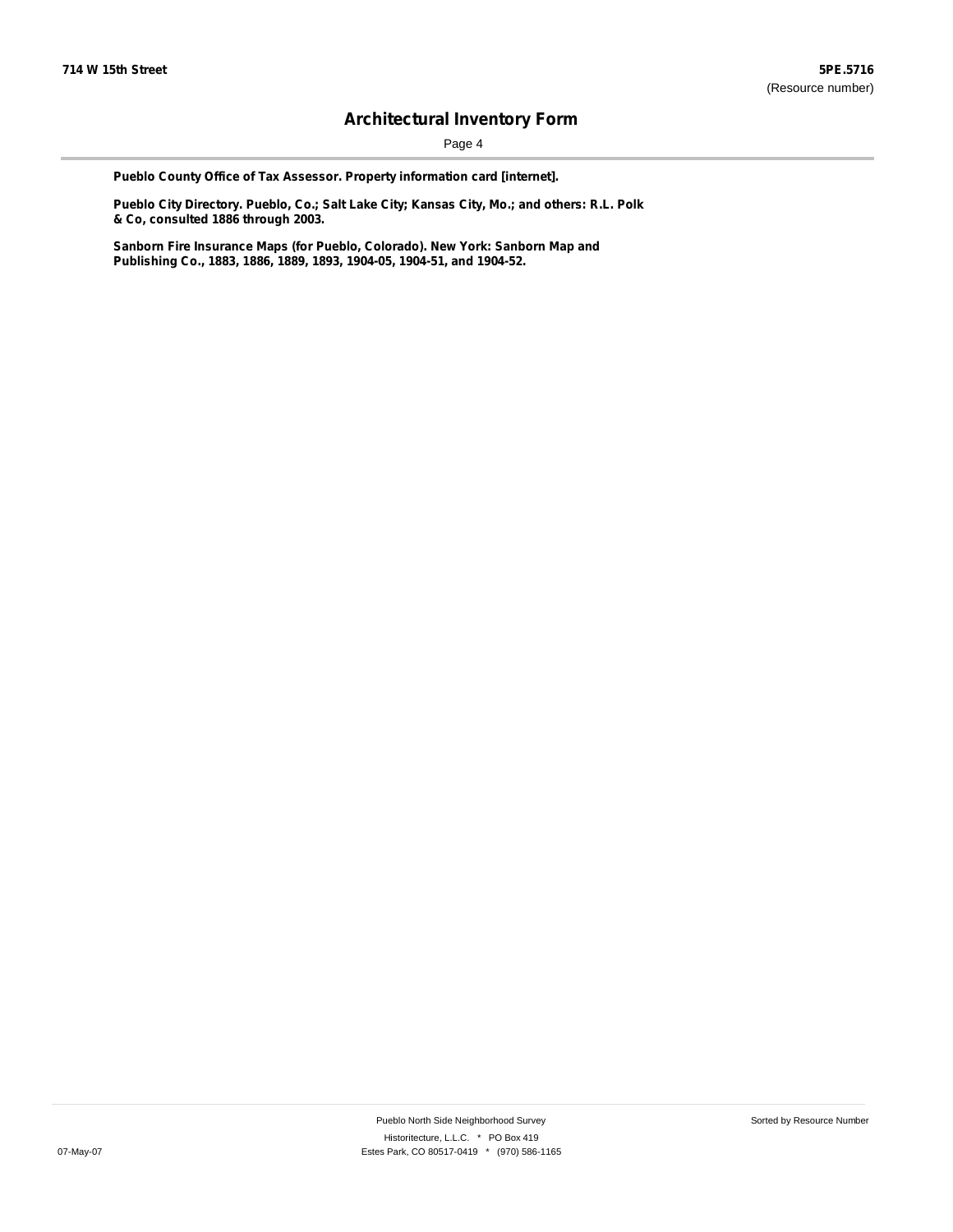$\sim$ 

Sorted by Resource Number

# **Architectural Inventory Form**

Page 5

|                  | <b>VI. SIGNIFICANCE</b>                                                                                                                                                                                                                |  |  |  |  |  |  |  |  |
|------------------|----------------------------------------------------------------------------------------------------------------------------------------------------------------------------------------------------------------------------------------|--|--|--|--|--|--|--|--|
| 37.              | Local landmark designation:<br>Yes $\Box$<br>No.<br>$\mathbf{F}_{\mathbf{a}}$                                                                                                                                                          |  |  |  |  |  |  |  |  |
|                  | Designation authority:                                                                                                                                                                                                                 |  |  |  |  |  |  |  |  |
|                  | Date of designation:                                                                                                                                                                                                                   |  |  |  |  |  |  |  |  |
| 38.              | Applicable National Register criteria:                                                                                                                                                                                                 |  |  |  |  |  |  |  |  |
|                  | A. Associated with events that have made a significant contribution to the broad pattern of our history.<br>$\Box$                                                                                                                     |  |  |  |  |  |  |  |  |
|                  | B. Associated with the lives of persons significant in our past.<br>$\Box$                                                                                                                                                             |  |  |  |  |  |  |  |  |
|                  | C. Embodies the distinctive characteristics of a type, period, or method of construction, or represents the work<br>П<br>of a master, or that possess high artistic values, or represents a significant and distinguished entity whose |  |  |  |  |  |  |  |  |
|                  | components may lack individual distinction.<br>D. Has yielded, or may be likely to yield, information important in history or prehistory.<br>$\mathcal{L}$                                                                             |  |  |  |  |  |  |  |  |
|                  | Qualifies under Criteria Considerations A through G (see manual).<br>H.                                                                                                                                                                |  |  |  |  |  |  |  |  |
|                  | Does not meet any of the above National Register criteria.<br>◙                                                                                                                                                                        |  |  |  |  |  |  |  |  |
|                  | <b>Pueblo Standards for Designation:</b>                                                                                                                                                                                               |  |  |  |  |  |  |  |  |
|                  | <u>1a. History</u>                                                                                                                                                                                                                     |  |  |  |  |  |  |  |  |
|                  | Have direct association with the historical development of the city, state, or nation; or<br>$\mathbf{r}_\perp$                                                                                                                        |  |  |  |  |  |  |  |  |
|                  | 1b. History                                                                                                                                                                                                                            |  |  |  |  |  |  |  |  |
|                  | Be the site of a significant historic event; or<br>$\mathcal{L}_{\mathcal{A}}$                                                                                                                                                         |  |  |  |  |  |  |  |  |
|                  | 1c. History                                                                                                                                                                                                                            |  |  |  |  |  |  |  |  |
|                  | Have direct and substantial association with a person or group of persons who had influence on society.<br>$\overline{\phantom{a}}$                                                                                                    |  |  |  |  |  |  |  |  |
| 2a. Architecture |                                                                                                                                                                                                                                        |  |  |  |  |  |  |  |  |
|                  | Embody distinguishing characteristics of an architectural style or type; or<br>$\Box$                                                                                                                                                  |  |  |  |  |  |  |  |  |
|                  | 2b. Architecture                                                                                                                                                                                                                       |  |  |  |  |  |  |  |  |
|                  | Be a significant example of the work of a recognized architect or master builder, or<br>$\sim$                                                                                                                                         |  |  |  |  |  |  |  |  |
|                  | 2c. Architecture                                                                                                                                                                                                                       |  |  |  |  |  |  |  |  |
|                  | Contain elements of architectural design, engineering, materials, craftsmanship, or artistic merit which represent a<br>О<br>significant or influential innovation;                                                                    |  |  |  |  |  |  |  |  |
|                  | 2d. Architecture                                                                                                                                                                                                                       |  |  |  |  |  |  |  |  |
|                  | Portray the environment of a group of people or physical development of an area of the city in an era of history<br>О<br>characterized by a distinctive architectural style.                                                           |  |  |  |  |  |  |  |  |
|                  | 3a. Geography                                                                                                                                                                                                                          |  |  |  |  |  |  |  |  |
|                  | Have a prominent location or be an established, familiar, and orienting visual feature of the contemporary city, or                                                                                                                    |  |  |  |  |  |  |  |  |
|                  | 3b. Geography                                                                                                                                                                                                                          |  |  |  |  |  |  |  |  |
|                  | Promote understanding and appreciation of Pueblo's environment by means of distinctive physical characteristics<br>or rarity; or                                                                                                       |  |  |  |  |  |  |  |  |
|                  | 3c. Geography<br>Make a special contribution to Pueblo's distinctive character.                                                                                                                                                        |  |  |  |  |  |  |  |  |
|                  | Not Applicable                                                                                                                                                                                                                         |  |  |  |  |  |  |  |  |
|                  | Does not meet any of the above Pueblo landmark criteria.<br>Ō.                                                                                                                                                                         |  |  |  |  |  |  |  |  |
| 39.              | Area(s) of Significance:<br><b>Not Applicable</b>                                                                                                                                                                                      |  |  |  |  |  |  |  |  |
| 40.              | Period of Significance:<br>n/a                                                                                                                                                                                                         |  |  |  |  |  |  |  |  |
| 41.              | National:<br>Level of significance:<br>State<br>Local<br>о<br>$\Box$                                                                                                                                                                   |  |  |  |  |  |  |  |  |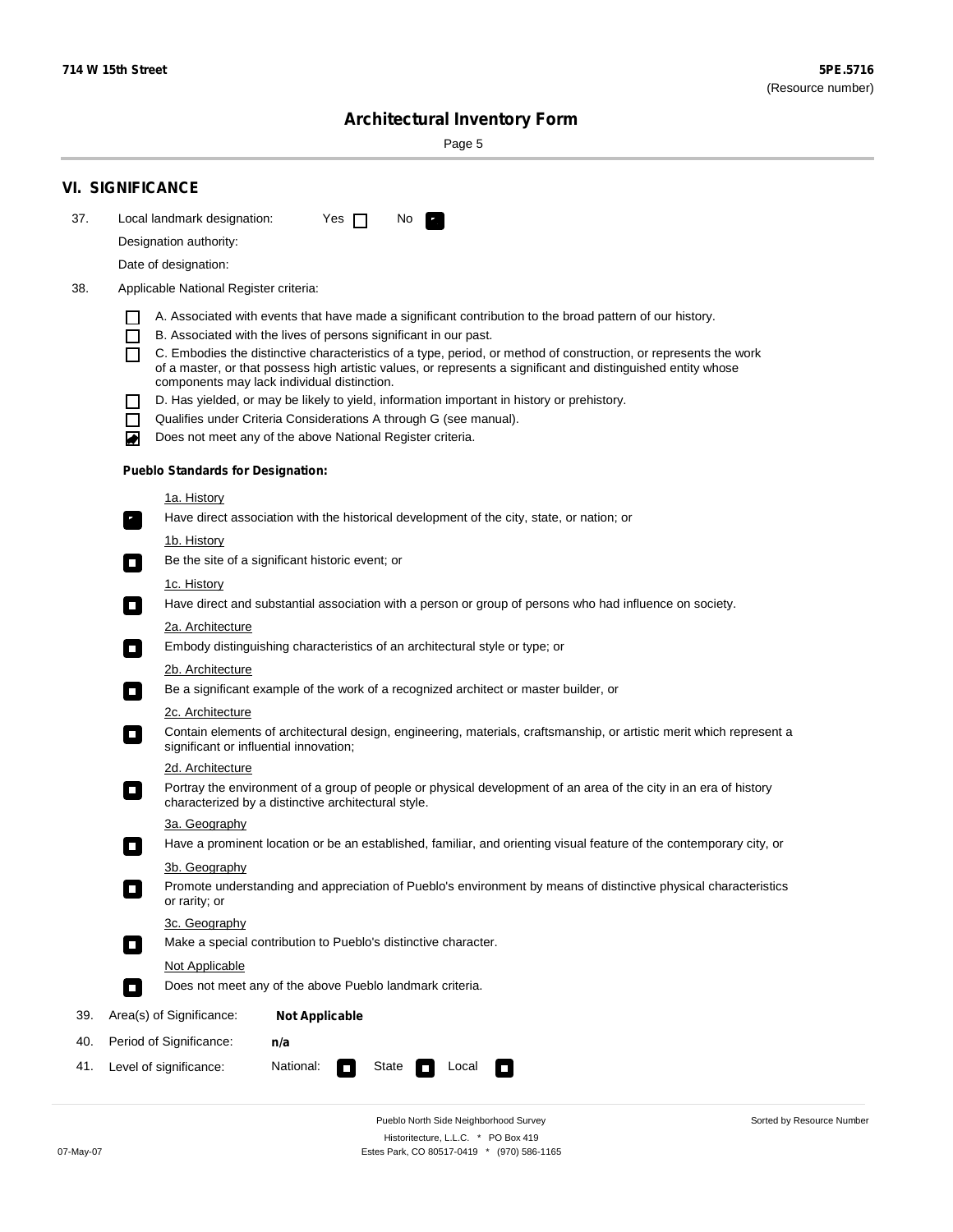Page 6

#### 42. Statement of significance:

Because this property is less than 50 years old and does not meet any of criteria considerations A through G, it is ineligible for listing in the National Register of Historic Places. Moreover, the architectural and historical significance are not to the extent that the property would qualify for individual listing in the Colorado State Register of Historic Properties or as a City of Pueblo landmark. Given its age, the property should not be considered a contributing resource within any potential historic **district.**

43. Assessment of historic physical integrity related to significance:

Constructed around 1960, this building exhibits a moderate level of physical integrity relative to the seven aspects of integrity as defined by the National Park Service and the Colorado Historical Society: location, setting, design, materials, workmanship, feeling, and association. Some original windows have been replaced and the original wall cladding has been altered. The original form and many other features, however, remain intact. This property retains sufficient physical integrity **to convey its architectural and historical significance.**

## **VII. NATIONAL REGISTER ELIGIBILITY ASSESSMENT**

| 44. |                                                                                                                                                                                                                                                                                                                                                       | National Register eligibility field assessment: |     |  |                   | $\Box$ Individually eligible | Not eligible | $\Box$ Need data |
|-----|-------------------------------------------------------------------------------------------------------------------------------------------------------------------------------------------------------------------------------------------------------------------------------------------------------------------------------------------------------|-------------------------------------------------|-----|--|-------------------|------------------------------|--------------|------------------|
|     |                                                                                                                                                                                                                                                                                                                                                       | Local landmark eligibility field assessment:    |     |  |                   | $\Box$ Individually eligible | Not eligible | $\Box$ Need data |
| 45. |                                                                                                                                                                                                                                                                                                                                                       | Is there National Register district potential?  | Yes |  | No $\blacksquare$ |                              |              |                  |
|     | Discuss:<br>Pueblo's North Side Neighborhood represents the evolution of the city's professional middle and upper<br>classes. Its diversity of architectural styles and forms directly represents the city's changing economic and<br>cultural climates. As well, the neighborhood is distinctive because it appears to have evolved independently of |                                                 |     |  |                   |                              |              |                  |

Yes Yes

No

No  $\blacksquare$  N/A  $\blacksquare$ 

 $N/A$   $\Box$ 

**the area's dominant industry, steel manufacturing.**

If there is National Register district potential, is this building contributing:



### **VIII. RECORDING INFORMATION**

| 47. | Photograph numbers): | <b>CD-ROM Photo Disc: North Side Photos</b><br>File Name(s): 15thstw714                                                |
|-----|----------------------|------------------------------------------------------------------------------------------------------------------------|
|     | Negatives filed at:  | <b>Special Collections</b><br>Robert Hoag Rawlings Public Library<br>100 East Abriendo Avenue<br>Pueblo, CO 81004-4290 |
| 48. | Report title:        | <b>Pueblo North Side Neighborhood Survey</b>                                                                           |
| 49. | $Date(s)$ :          | 07/19/05                                                                                                               |
| 50. | Recorder(s):         | <b>Adam Thomas</b>                                                                                                     |
| 51. | Organization:        | Historitecture, L.L.C.                                                                                                 |
| 52. | Address:             | <b>PO Box 419</b>                                                                                                      |
|     |                      | Estes Park, CO 80517-0419                                                                                              |
| 53. | Phone number(s):     | (970) 586-1165                                                                                                         |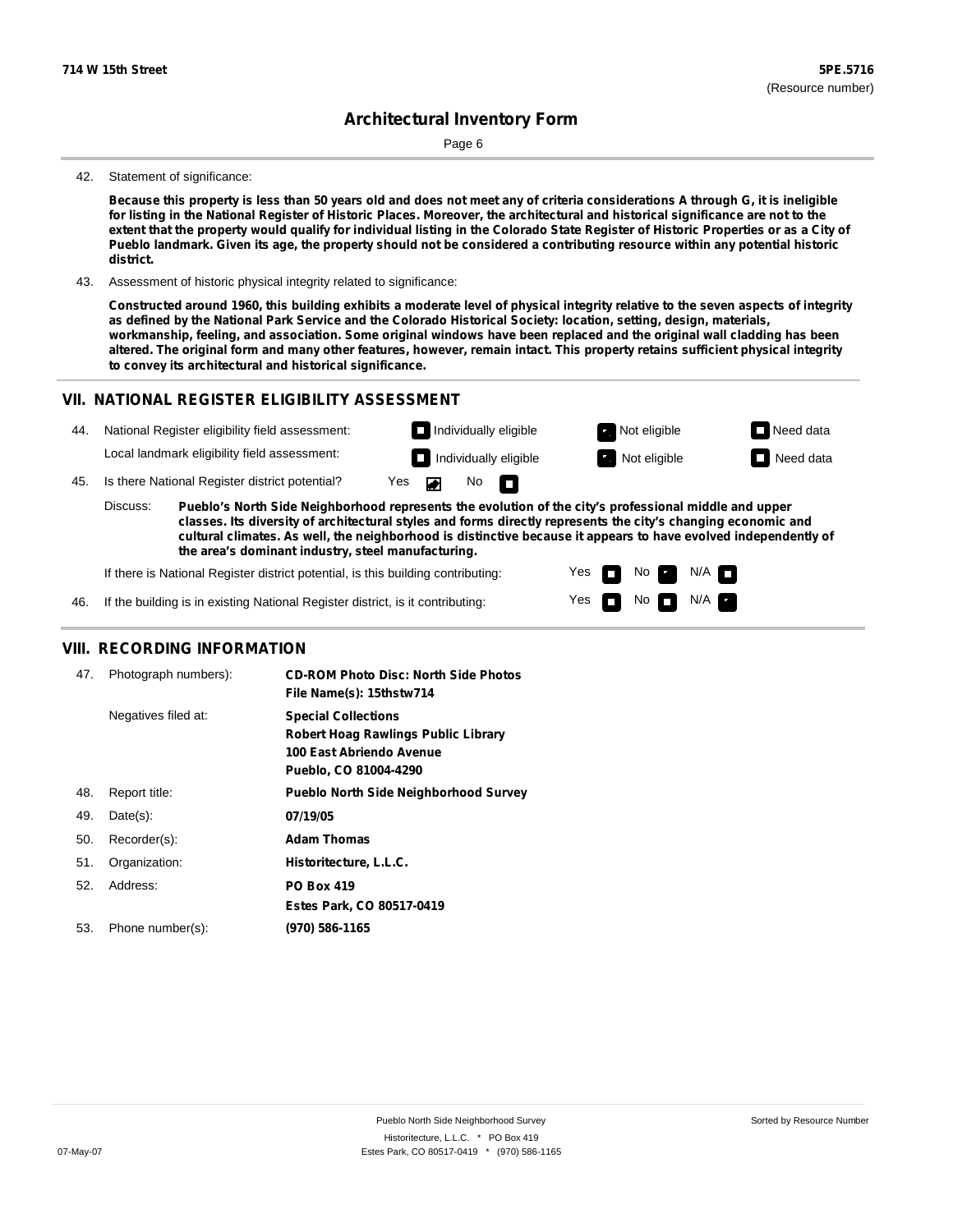Page 7